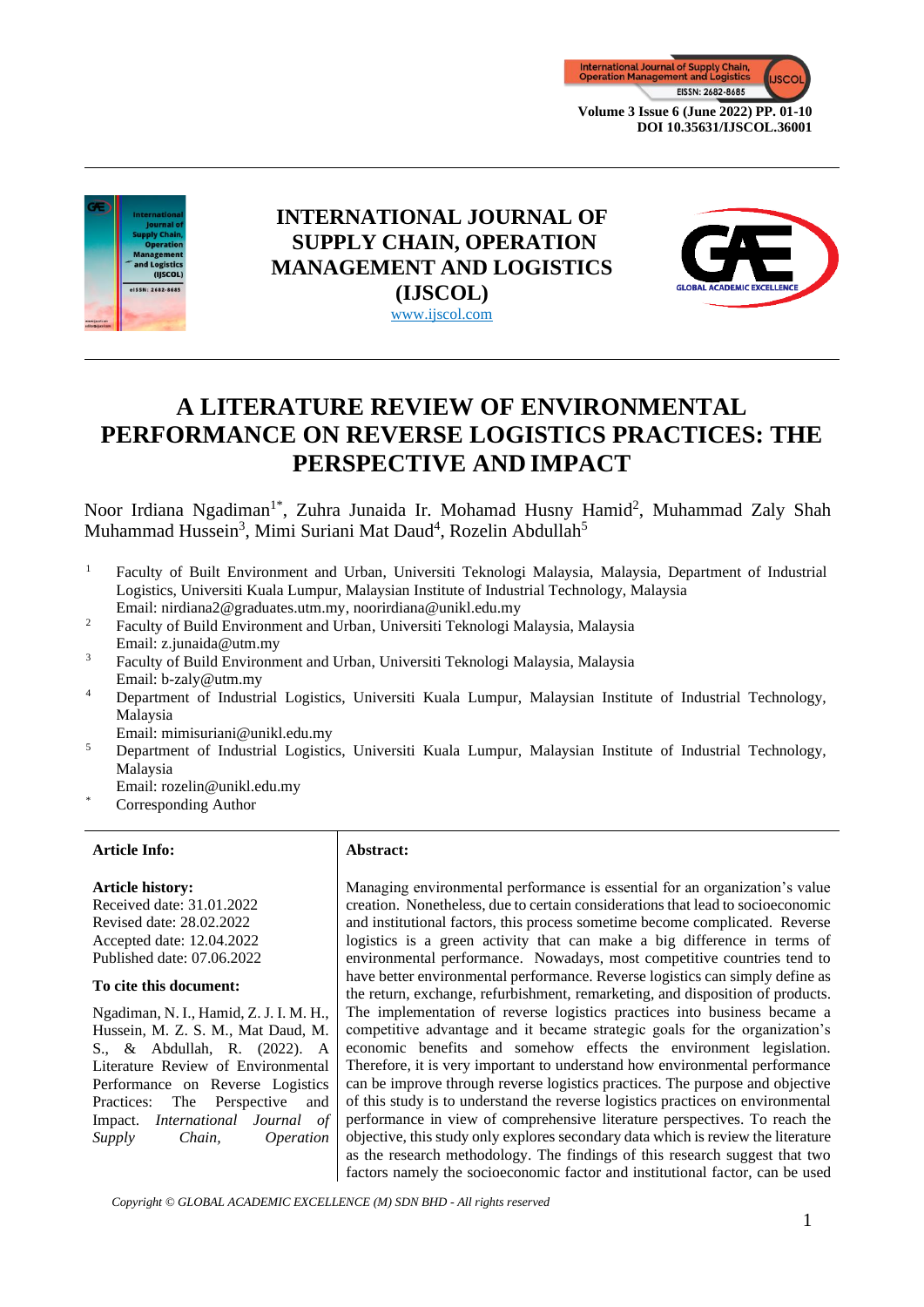

**DOI 10.35631/IJSCOL.36001**

| Management and Logistics, $3(6)$ , 01-<br>10. | indicators and measurements for environmental performance in reverse<br>logistics practices. The results are provided in a table. |  |
|-----------------------------------------------|-----------------------------------------------------------------------------------------------------------------------------------|--|
| <b>DOI:</b> 10.35631/IJSCOL.36001             | <b>Keywords:</b>                                                                                                                  |  |
| This work is licensed under CC BY 4.0<br>(cc) | Reverse Logistics, Environmental Performance, Impact, Literature Review                                                           |  |
|                                               |                                                                                                                                   |  |

### **Introduction**

Reverse logistics is not a new concept. However, environmental concerns have prompted an increase in the development of reverse logistics activities, in addition to economic considerations. The increased drive for global environmental awareness has been encouraged by government and legislative pressure. Concerns over declining landfill sites, resource depletion, and ozone layer damage, as well as environmental regulations, have prompted development for product life extension and recycling, both of which are related to reverse logistics (Bazan et. al., 2016). Due to increased environmental concerns, resource depletion, and regulatory regulations, reverse logistics has become more popular among businesses and stakeholders in recent years. (Vahabzadeh & Yusuff., 2015). Normally, reverse logistics occurs when a consumer returns goods to the manufacturers for a variety of reasons. Product return can occur for a variety of reasons and at different places along the supply chain including manufacturing, distribution, and customer related returns (Banihashemi et. al., 2019).

According to Huang et. al. (2015), return rates for catalogue and e-commerce retailers in the United States and other countries were about 15% for mass merchandisers and up to 35% for catalogue and e-commerce retailers. Aside from that, plastics account for 85% of all aquatic debris worldwide. The increasing use of plastics in the industry has resulted in air pollution that is harmful to human health, and the disposal of plastics shortens landfill lifespan (Penemontoya. et. al., 2020).

One of the good initiatives organized by Amway Thailand is that the company offers its personal and home care items in plastic bottles to consumers who receive discounts on their purchases if they return the empty containers to company salesmen who pick them up at regular intervals. These empty bottles will be remanufactured as reusable plastic bags. Consequently, this example highlights the value of implementing reverse logistics activities. (Rao, 2014).

In addition, return goods necessitated some investment from both the organization and the manufacturer due to the collection and reprocessing process. Aside from that, the reverse logistics systems must be managed, and the ongoing reverse logistics operations must be maintained. Some organizations may regard reverse logistics as a necessary evil rather than an opportunity for improved performance after going through the reverse logistics process.

#### **Literature Review**

The literature review describes the previous and this section covers the background and elements of reverse logistics practices and environmental performance.

### *Definition of Reverse Logistics*

Reverse logistics activities that refer to all recovery actions in which a company obtains economic benefit directly or indirectly. It is a time-consuming and costly process that differs

*Copyright © GLOBAL ACADEMIC EXCELLENCE (M) SDN BHD - All rights reserved*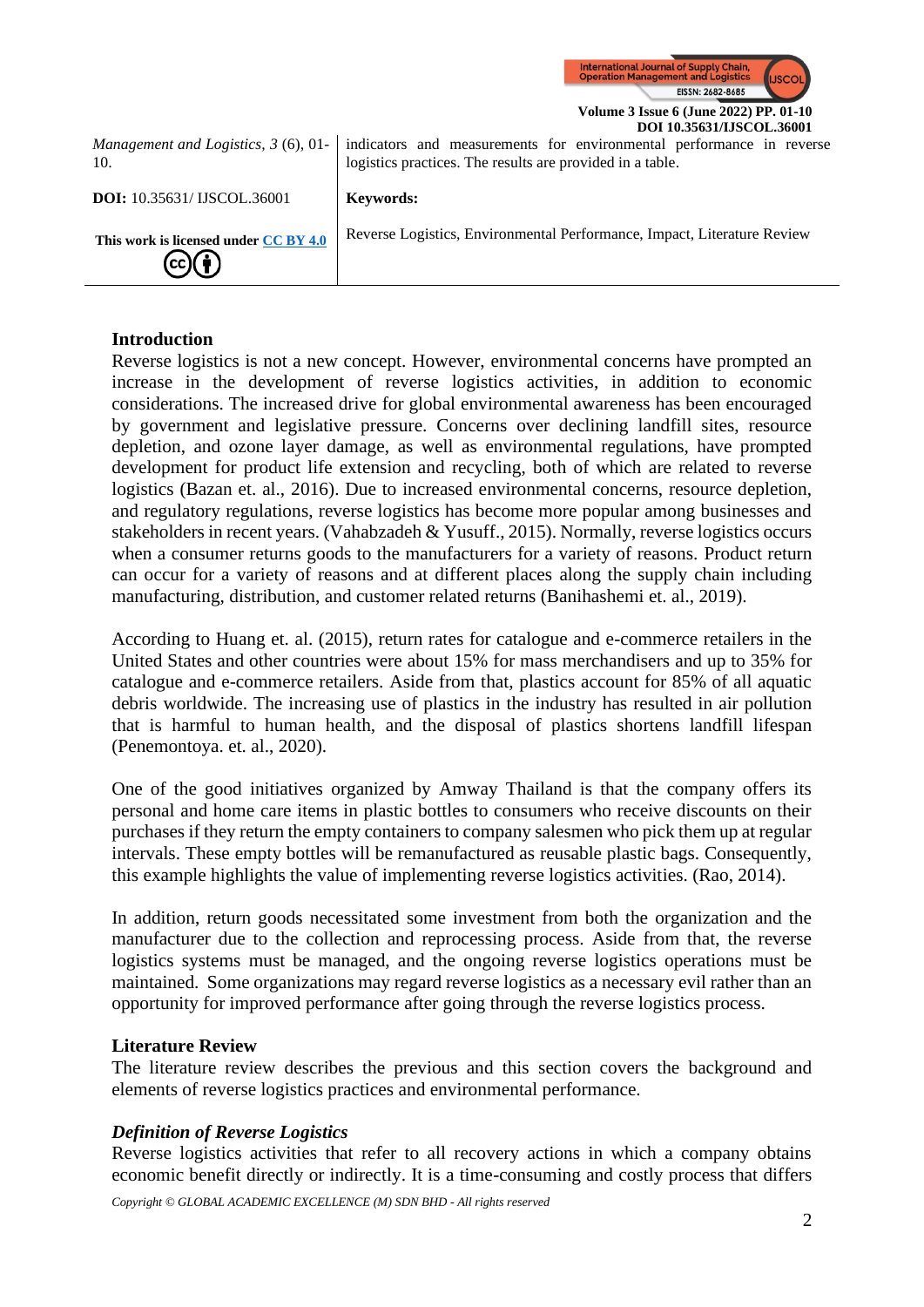

**DOI 10.35631/IJSCOL.36001**

from forward delivery of a new product. The procedure varies in most cases depending on the reason for the return (Ramirez & Morales, 2014).

By capturing and recycling the values of used goods, reverse logistics has proven to be one of the most effective ways to minimise environmental emissions and resource waste (Gao, 2019). In addition, reverse logistics is an important part of green supply chain management as it can help to minimise the waste by managing and disposing of returned and used products using a variety of disposal recovery options (Banihashemi et. al., 2019). After going through certain procedures, the used goods will provide a service and added value to organisations and somehow can give a profit to the organisations.



**Figure 1: Fundamental Flow of Reverse Logistics and Forward Logistics Processes** Source: Banihashemi et. al. (2019)

Referring to the Figure 1, it shows the fundamental flow of reverse logistics and forward logistics. The reverse logistics process begins at the consumer's end, when manufacturers begin collecting unused or end-of-life items from them. The closed loop supply chain covers both forward and reverse logistics networks (Islam et.al, 2021).

Reverse logistics begins with the end users who are contacted to collect used or returned products, and then moves on to product acquisition, where the products are examined and classified into various groups, whereas forward logistics is the opposite. Reverse logistics is the process of designing, operating, controlling, and maintaining an effective and economic efficient flow of raw materials, parts, and components, finished products, in and /or post process inventories as well as relevant capitals and information starting from the end customers towards the initials suppliers to capture the remaining values of used products or waste disposal (Yu & Solvang, 2016).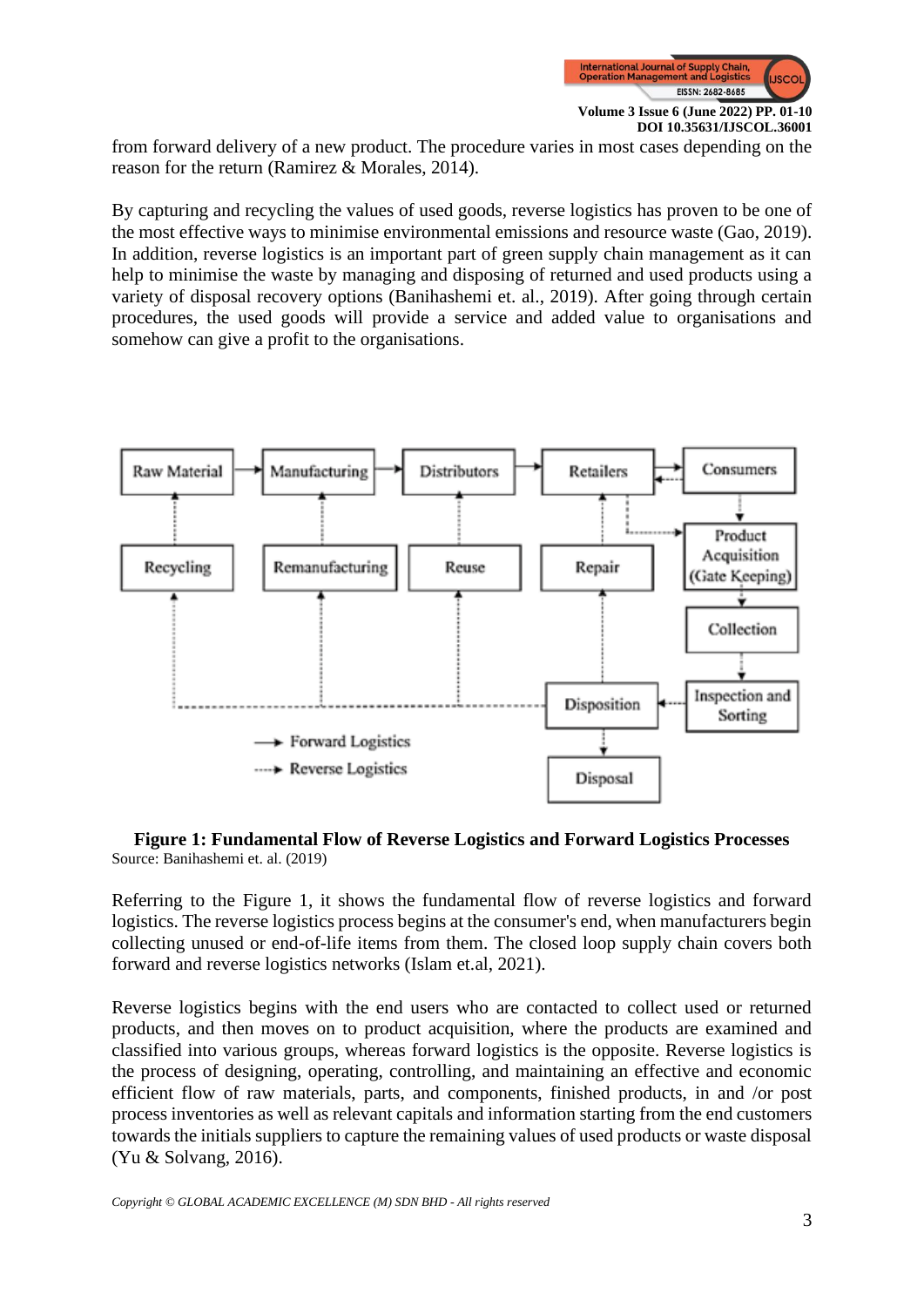

**Volume 3 Issue 6 (June 2022) PP. 01-10 DOI 10.35631/IJSCOL.36001**

The authors Vaz et.al. (2013) compiled a description of reverse logistics, from the Council of Logistics Management perspective, it defined as the field of reverse logistics is broad and related to the skills and activities involved in the management of waste, movement and disposal of products and packages.

On the other hand, from European Working Group on Reverse Logistics it defined reverse logistics is involves all operations related with products and materials reuse as well as the logistics of collection, dismounting, and processing of products and used parts with the aim to assure their sustainable recovery without prejudicing the environment. According to European and American countries that have passed mandatory legislation in response to growing global environmental awareness, enterprises have placed a greater emphasis on reverse logistics and regard reverse logistics as extremely important as forward logistics in order to better integrate forward and reverse logistics. The use of reverse logistics in businesses can help to reduce environmental damage while also improving a business reputation (Hong & Huang, 2021).

Furthermore, reverse logistics includes the phase in the reproduction and reuse of a product or services which is including the acquisition of reused materials, remanufacturing, transportation, disposal, and recovery (Sun, 2017). Finally, the used products from customers are repaired and recovered back to the proper function at remanufacturing plants. After that, the recovered products can be delivered to the customer's locations and resold again (Gao, 2019).

### *Reverse Logistics Practices*

According to De Brito & Dekker (2004), the first steps are collection followed by a combined inspection, selection, and sorting process, third steps are recovery and finally is redistribution.

The term collection may refer to the process of transporting goods from a customer to a point of recovery. The return goods are inspected, or their quality is evaluated at this stage, and a decision is taken based on the form of recovery.

The recovery options have been divided into three categories: direct reuse, product recovery management, and waste management. Direct reuse also known as resale, refers to items that are still in good shape and can be reused again.

Repair, refurbishing, remanufacturing, cannibalization, and recycling are included in the second category of product recovery management, while incineration and land filling are included in the third category of waste management. In figure 2, reverse logistics processes are depicted as practices.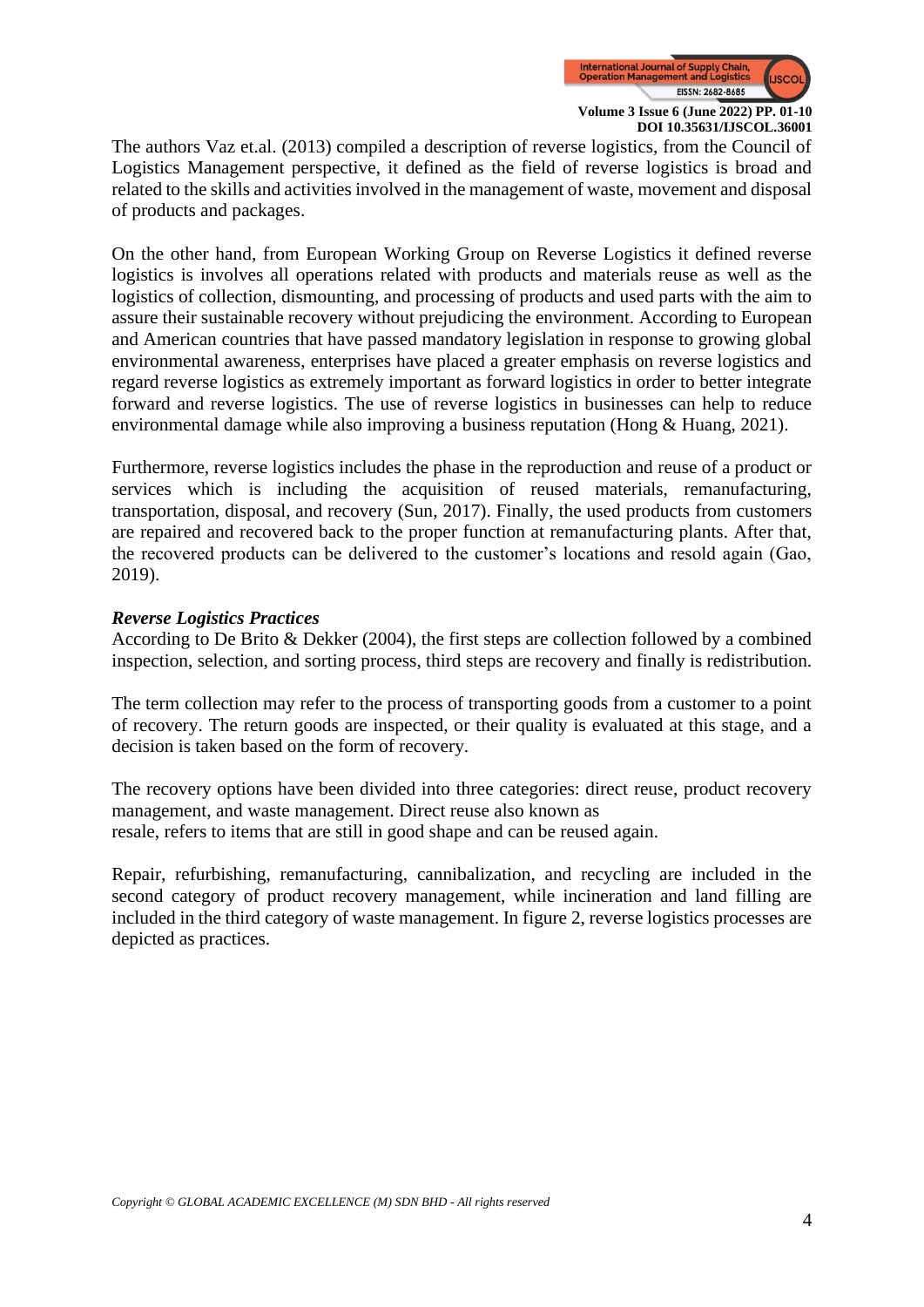

**Figure 2: Reverse Logistics Processes**

Source: De Brito M and Dekker R (2004)

In most cases, reverse logistics practises are implemented in five stages or phases. The first steps must be the acknowledgement of the need of return of goods. The second point to consider is collection. The third decision that must be taken is between two options: repair or reuse. The fourth step is to carry out the procedure, and the final step is reengineering, which involves an inspection of the goods to minimise product return over time (Vaz et.al., 2013).

# *Environmental Performance*

According to Gallego Alvares et. al. (2014), society has recently become more interested in environmental issues. The environmental gain attention from the stakeholders for both levels which is for micro-economic and macro-economic. As a result, there is a growing focus on environmental conservation from government and environmental organisations, as well as related norms, which means that businesses are under the pressure to protect the environment (Chuang & Huang, 2018).

In term of microeconomic perspective, stakeholders strongly believe that environmental performance of companies is expressed in investments. However, from macroeconomic perspective, the environmental performance of countries can be defined as a country's ability to produce environmental public goods. In addition, a good corporate environmental performance can effectively reduce energy use and waste generation and directly enabling businesses to achieve cost savings.

Usually, most of the enterprises producing green products intend to project a perception of a strong sense of environmental responsibility which is expected to increase demand. Producing the green products can give a beneficial advantage to organizations such as establish green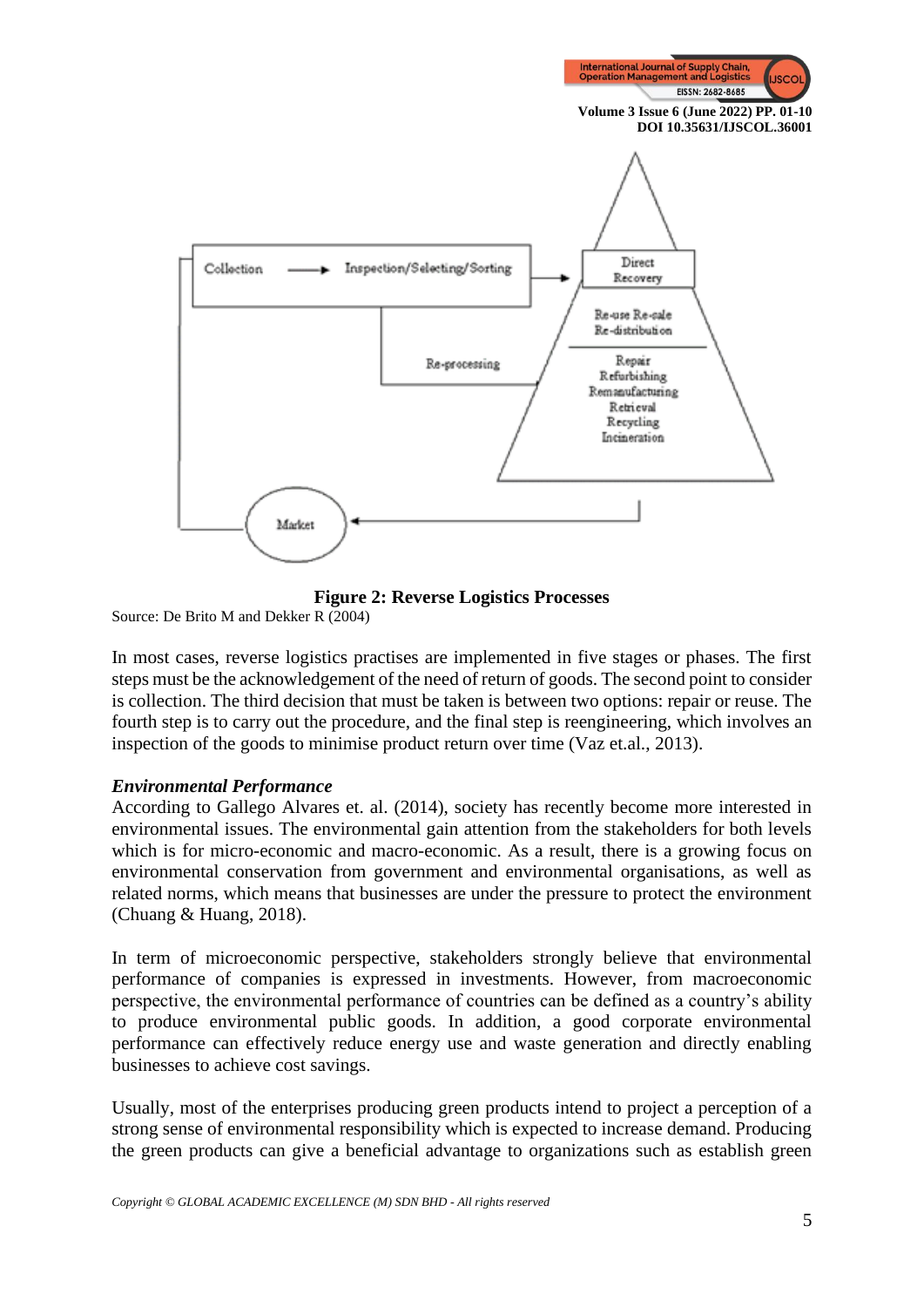

**DOI 10.35631/IJSCOL.36001**

corporate image, achieve sustainable development, improve competitiveness and others (Chen et. al., 2018).

Besides that, the economic benefits from waste reuse and recycling activities, public concern about the environment, and positive social effects on these issues have all become major motivators for reverse logistics implementation to achieve sustainable development (Yu & Solvang, 2016).

Based on the above circumstances, the performance indicators will be established based on the activities and interactions between the activities, so it is allowing environmental performance indicators to be linked to reverse logistics (Sangwan, 2017). According to Lambert et. al. (2011), the indicator of measurement that need to be considered include conformity with environmental regulations, improving and strengthening customer relations, asset recovery, cost control, increase in profitability, and the overall efficiency of the reverse logistics system. There are two types of factors that are important to this study that can be grouped as socioeconomic factors and institutional factors.

According to Selvam et. al., (2016), the performance of firm is an important construct since it is widely used as a dependent variable all over the world. The specifics of the findings will be discussed in the main finding's column.

#### **Research Methodology**

The forms of qualitative and quantitative designs that provide precise direction for the procedures in the research approach are referred to as research methodology. Simply said, research methodology refers to the procedures used to respond to a set of research questions and objectives. The approach used is crucial since it might influence the research process and the quality of the findings. (Zalavadia et. al., 2018).

The most of literature reviews are qualitative in nature. A process for finding, analysing, and understanding the existing body of original work created by researchers and scholars that is systematic, explicit, thorough, and reproducible (Govindan & Bouzon, 2018). To reach the objective, this study only explores secondary data which is review the literature as the research methodology. As a result, the data used for this study was gathered from secondary sources such as online journals and book sections. Based on the keywords of reverse logistics, reverse practises, and how environmental performance influences reverse logistics practises, the journal was chosen. The outcomes of this study imply that two aspects, namely the socioeconomic and institutional factors, can be considered as indicators and measurements for reverse logistics practises' environmental performance. The findings are presented in a table. The findings may contribute to a greater demand for reverse logistics study in this area.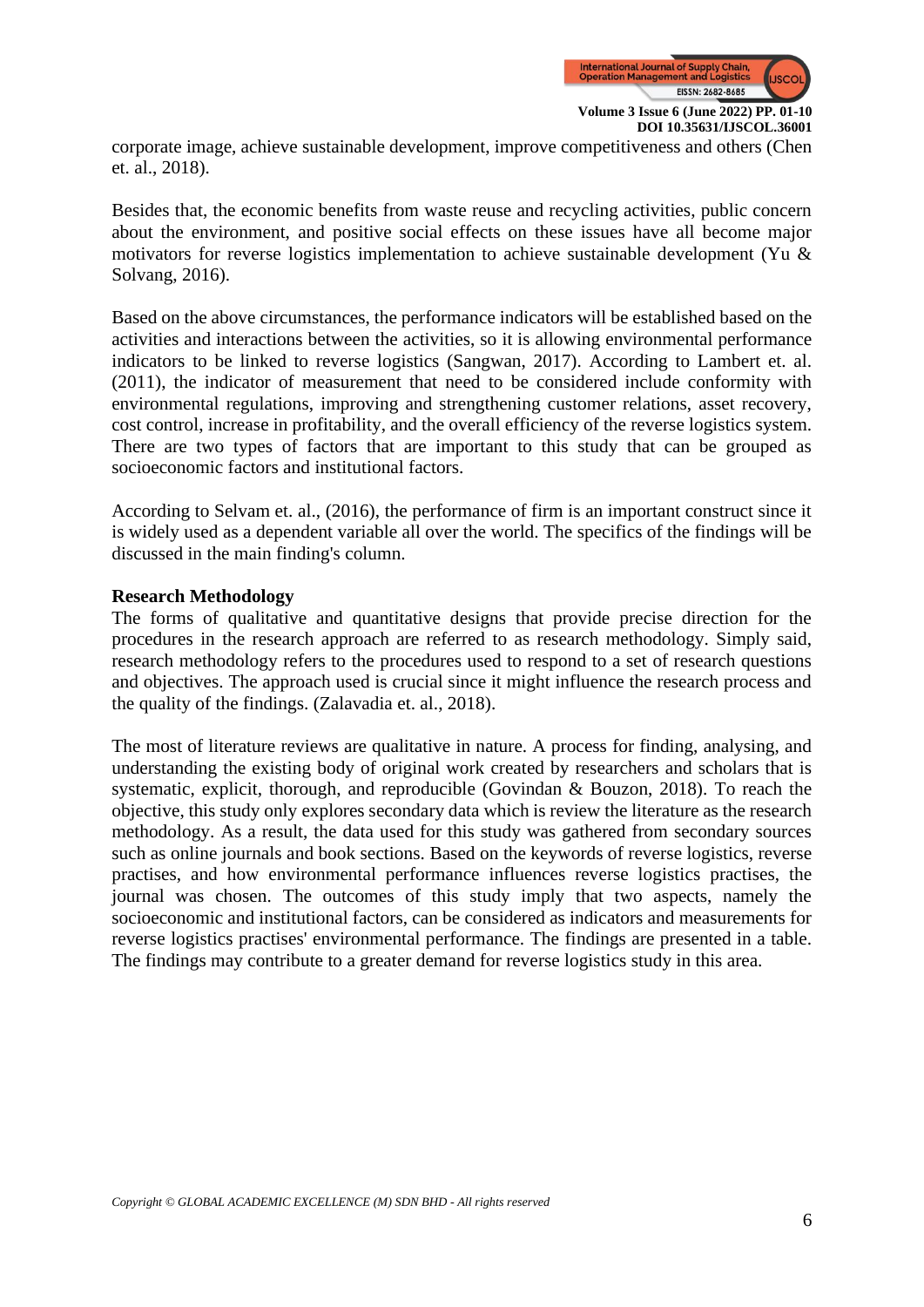

## **Result and Findings**

| <b>Factors</b>               | <b>Variations</b>                        | <b>Measurement</b>                                                                                                                                                                                                                                                                                           |
|------------------------------|------------------------------------------|--------------------------------------------------------------------------------------------------------------------------------------------------------------------------------------------------------------------------------------------------------------------------------------------------------------|
| Socio-<br>economic Factors   | <b>Wealth or Economic</b><br>Development | • Number of projects to improve/<br>recover the environment/<br>disposing capacity.<br>• Level of recycle materials/<br>recycling level/ material<br>utilization.<br>• Level of energy intensity<br>• Reuse of residuals level<br>• Volume of energy<br>consumption<br>• Number of environmental<br>lawsuits |
|                              | Education                                | • Well educated trained<br>regarding environment<br>performance                                                                                                                                                                                                                                              |
| <b>Institutional Factors</b> | <b>Government Effectiveness</b>          | Country's internal<br>characteristics<br>Measured by index EPI<br><b>Environment Indicators</b><br>Environment policy, audit<br>review, audit report                                                                                                                                                         |

#### **Table 1: Indicators and Measurement of Environmental Performance in Socioeconomic Factors and Institutional Factors**

This section summarises the findings and contribution made to the indicators and measurement of environmental performance shown in Table 1. It is intended to satisfy regulations while retaining the country's efficiency and productivity. The most significant factors are classified into two categories which is socioeconomic factors and institutional factors. Socioeconomic factors are concerned with wealth income or economic development and education whereas institutional factors are concerned with government effectiveness.

The indicators of wealth and economic development were measure based on number of projects to improve, number of projects to recover the environment, level of energy intensity, the level of use of recyclable materials, volume of energy consumption, number of environmental lawsuits. Besides that, for education factors the indicators were measured by well-educated trained regarding environment performance to the employees at the organization. This is highlighted by Islam et al. (2021), a theoretical underpinning relationship between stakeholder pressure and environmental practice adoption. They also stressed the need for training that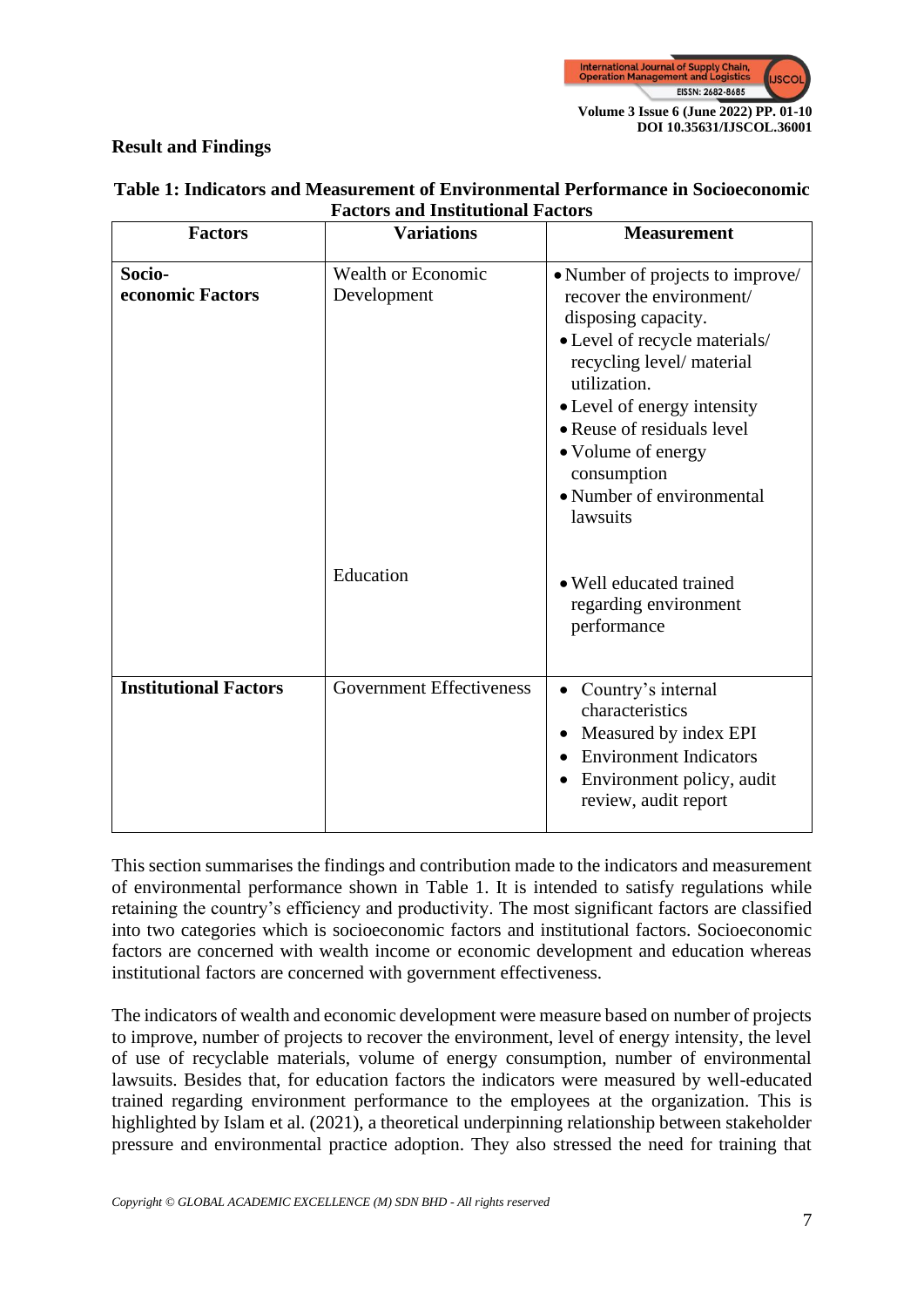

**Volume 3 Issue 6 (June 2022) PP. 01-10 DOI 10.35631/IJSCOL.36001**

mediates and enhances the relationship between stakeholder pressure and environmental practice adoption.

The institutional factors are concerned about government effectiveness. The indicators were measured included country's internal characteristics, environment performance index (EPI), environment policy, audit report and environment review. The environmental performance measures were determined based on the above factors. Islam et al. (2021) found in their research that environments logistics performance indicators have a positive influence on economic growth. Furthermore, further evidence by Oliveira Neto & Correia (2019), the introduction of reverse logistics by Brazilian construction and recycling companies resulted in benefits for both. The importance of supply chain sustainability has risen slightly due to increased public concern about the environment, organisations' adoption of green strategies and recognition of their social responsibility, and their need to respond to legislation aimed at reducing environmental impacts, as well as the realities of challenging market and economic competition (Banihashemi et. al., 2019). Once the organization understands the environmental and economic benefits of adopting reverse logistics, they will see economic benefits as reverse logistics is very attractive to both the manufacturer and the recycler.

In fact, reverse logistics is a logistical function that focuses on the backward movement of products from customers to suppliers, and these findings are consistent with those found in the literature. It's a key aspect of green supply chain management since it may help reduce waste by processing and disposing of returned and used products through a variety of dispute resolution methods. Green supply chain management is a systematic approach to supply chain management that incorporates environmental issues. It is a critical strategy for businesses to accomplish profit and market share goals by reducing environmental risk and effect (Multingi, 2014). Reverse logistics activities that are efficiently managed and properly handled can lead to long-term growth and generate a competitive advantage through increased profit, cost reduction, and improved customer satisfaction (Banihashemi et. al., 2019).

Therefore, this can provide an opportunity to improve profitability and awareness of protecting natural resources and reducing their solid waste emissions. Because business performance is a subset of organizational effectiveness that includes both operational and financial results, further research is needed to assess the impact and effectiveness of implementing reverse logistics.

### **Conclusion**

Change in climate, societal pressure, scarcity of resources, competitive situations, and customer awareness have all contributed to the growing importance of reverse logistics around the world. The effect of reverse logistics practises on environmental performance was the subject of this paper. In order to meet the demands of their target customers and to safeguard the environment, competitive industries frequently adopt reverse logistics techniques, recycle, and reuse their products (Waqas et. al., 2018).

The success of activities related to materials and product reuse determines the efficacy of a reverse logistics strategy. To improve environmental performance and further reduce carbon emissions, the higher investments are needed and beneficial because more advance remanufacturing technologies can be applied in a reverse logistics system. The implementation of reverse logistics in organizations are act as the norms associated with environmental treaties of growing international importance.

*Copyright © GLOBAL ACADEMIC EXCELLENCE (M) SDN BHD - All rights reserved*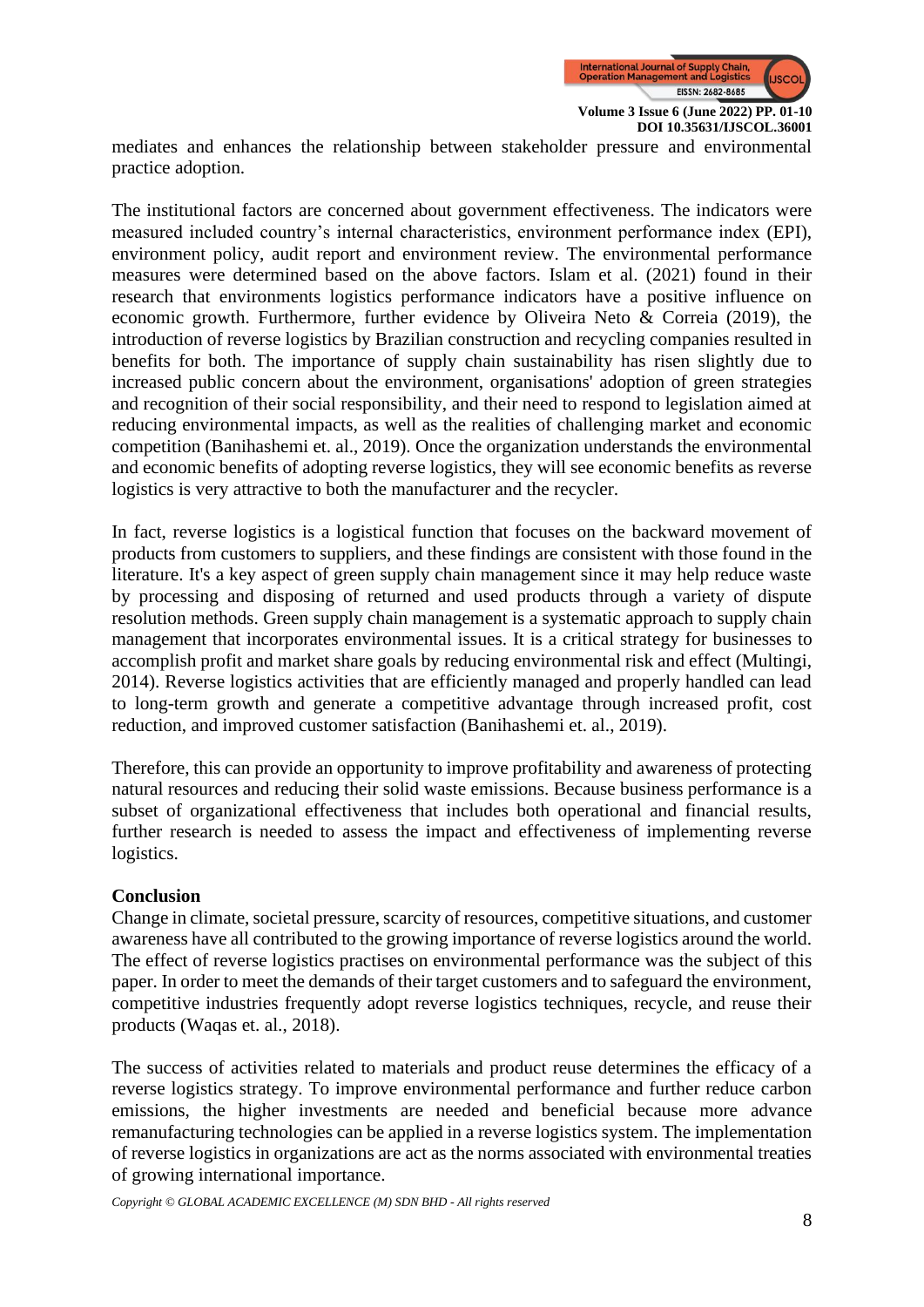

Besides that, the implementation reverse logistics has become increasingly strict, producing an enormous impact on the business environment such as good corporate image, enabling businesses to achieve cost savings either initial investment cost, long term recovery cost and direct costs such as waste treatment technology. The purpose and objective of this study is to understand the reverse logistics practices on environmental performance in view of comprehensive literature perspectives has been identified and explained, However, further research is required to fine tune the positive impact of reverse logistics on the success of organizations.

### **References**

- Banihashemi T, Fei J and Chen P. (2019). Exploring The Relationship Between Reverse Logistics And Sustainability Performance. *Modern Supply Chain Research and Applications.* Vol. 1. No. 1. Page 2-27
- Bazan E, Jaber M and Zanoni S. (2016). A Review of Mathematical Inventory Models for Reverse Logistics and The Future of its Modelling: An Environmental Perspective. Applied Mathematical Modelling. Vol. 5-6. No. 40. Page 4151-4178
- Chen D, Ignatius J, Sun D et. al. (2018). Reverse Logistics Pricing Strategy For A Green Supply Chain: A View Of Customer's Environmental Awareness. *International Journal of Production Economics.*
- Chin, J. L. (2011). Women and Leadership: Transforming Visions and Current Contexts. *Forum on Public Policy: A Journal of the Oxford Round Table*, (2), 1–12.
- Chuang S and Huang S. (2018). The Effect Of Environmental Corporate Social Responsibility On Environmental Performance And Business Competitiveness: The Mediation Of Green Information Technology Capital. *Journal of Business Ethics.* Vol. 150. No.4. Page 991-1009
- De Brito M and Dekker R (2004). Chapter 1: A Framework For Reverse Logistics. *Springer Berlin Heideberg.* Page 3-27
- Gallego Alvarez, Vicente Galindo M, Galindo Villardon M. et. al. (2014). Environmental Performance In Countries Worldwide: Determinant Factors And Multivariate Analysis. *Sustainability Switzerland*. Vol. 6. No. 11. Page 7807-7832
- Gao Xuehong. (2019). A Novel Reverse Logistics Network Design Considering Multi-Level Investments For Facility Reconstruction With Environmental Considerations. *Sustainability Switzerland.* Vol. 11 No. 9.
- Govindan K and Bouzon M. (2018). From a Literature Review to a Multi-Perspective Framework for Reverse Logistics Barriers and Drives. *Journal of Cleaner Production.* Vol.187. Page 318-337
- Hong S and Huang Y. (2021). Relationship Among Reverse Logistics,Corporate Image and Social Impact in Medical Device. *Revista de Cercetare si Interventile Sociala*. No. 109- 121
- Huang Y., Rahman S., Wu Y., and Huang C. (2015). Salient Task Environment, Reverse Logistics And Performance. *International Journal of Physical Distribution and Logistics Managemen.* Vol 45, No 9-10, Page 976-1006
- Islam M, Moeinzadeh S, Tseng M et.al. (2021). A Literature Review on Environmental Concerns in Logistics: Trends and Future. *International Journal of Logistics Research and Applictaions*. Vol. 24. No.2. Page 126-151
- Khor K. and Udin Z. (2013). Reverse Logistics In Malaysia: Investigating The Effect Of Green Product Design Dan Resource Commitment. *Resource, Conservation and Recycling.* Vol.81. Page 71-80